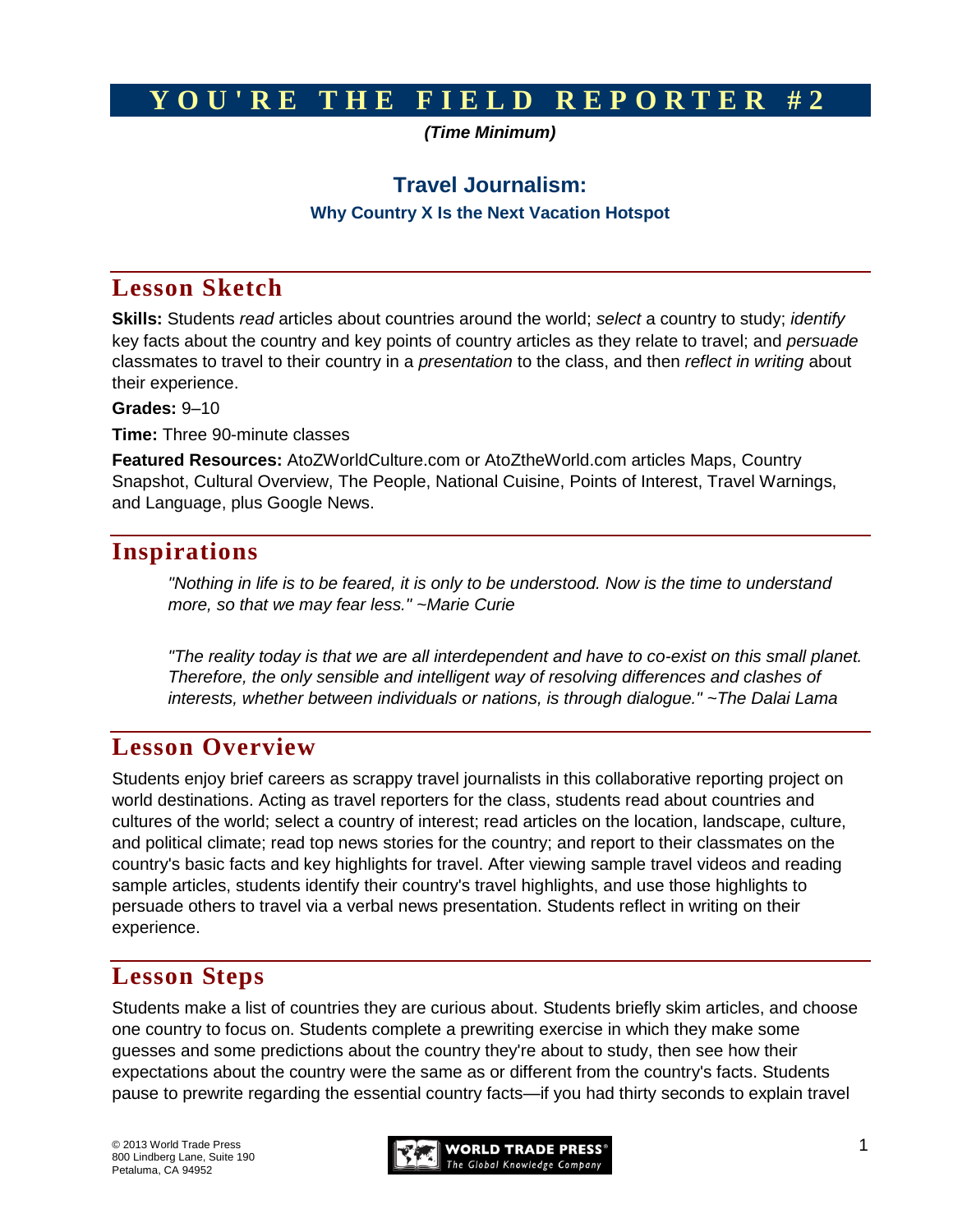to this country to a friend, what would you say?—and to share their countries' key travel-related facts with each other in small groups. Students read News stories on their countries of choice, and decide which stories are most important for prospective travelers to know about. Students view sample travel videos and read sample travel articles. Students prepare brief persuasive presentations to share with classmates, then reflect in writing on their (possibly changed) expectations for international travel.

# **Standards Met**

- **1. Common Core State Standards for Literacy in History/Social Studies, Science, and Technical Subjects: College and Career Readiness Anchors for Reading**
	- a. Key Ideas and Details 1, 2
	- b. Integration of Knowledge and Ideas 7
	- c. Range of Reading and Level of Text Complexity 10
- **2. Common Core State Standards for Literacy in History/Social Studies, Science, and Technical Subjects: College and Career Readiness Anchors for Writing**
	- a. Text Types and Purposes 1, 2
	- b. Research to Build and Present Knowledge 7,8,9
	- c. Range of Writing 10
- **3. Common Core State Standards for English Language Arts: College and Career Readiness Anchors for Reading**
	- a. Key Ideas and Details 1, 2
	- b. Integration of Knowledge and Ideas 7
	- c. Range of Reading and Level of Text Complexity 10
- **4. Common Core State Standards for English Language Arts: College and Career Readiness Anchors for Writing**
	- a. Text Types and Purposes 1, 2
	- b. Research to Build and Present Knowledge 7,8,9
	- c. Range of Writing 10
- **5. Common Core State Standards for English Language Arts: College and Career Readiness Anchors for Speaking and Listening**
	- a. Comprehension and Collaboration 1, 2
	- b. Presentation of Knowledge and Ideas 4,6
- **6. Common Core State Standards for English Language Arts: College and Career Readiness Anchors for Language**
	- a. Conventions of Standard English 1, 2
	- b. Knowledge of Language 3
	- c. Vocabulary Acquisition and Use 4, 6
- **7. National Council of Teachers of English (NCTE) Standards for the English Language Arts**
	- a. 1, 3, 4, 5, 6, 7, 8
- **8. National Council for the Social Studies (NCSS) National Curriculum Standards for Social Studies** 
	- a. 1, 3, 4, 5, 6, 7, 8, 9

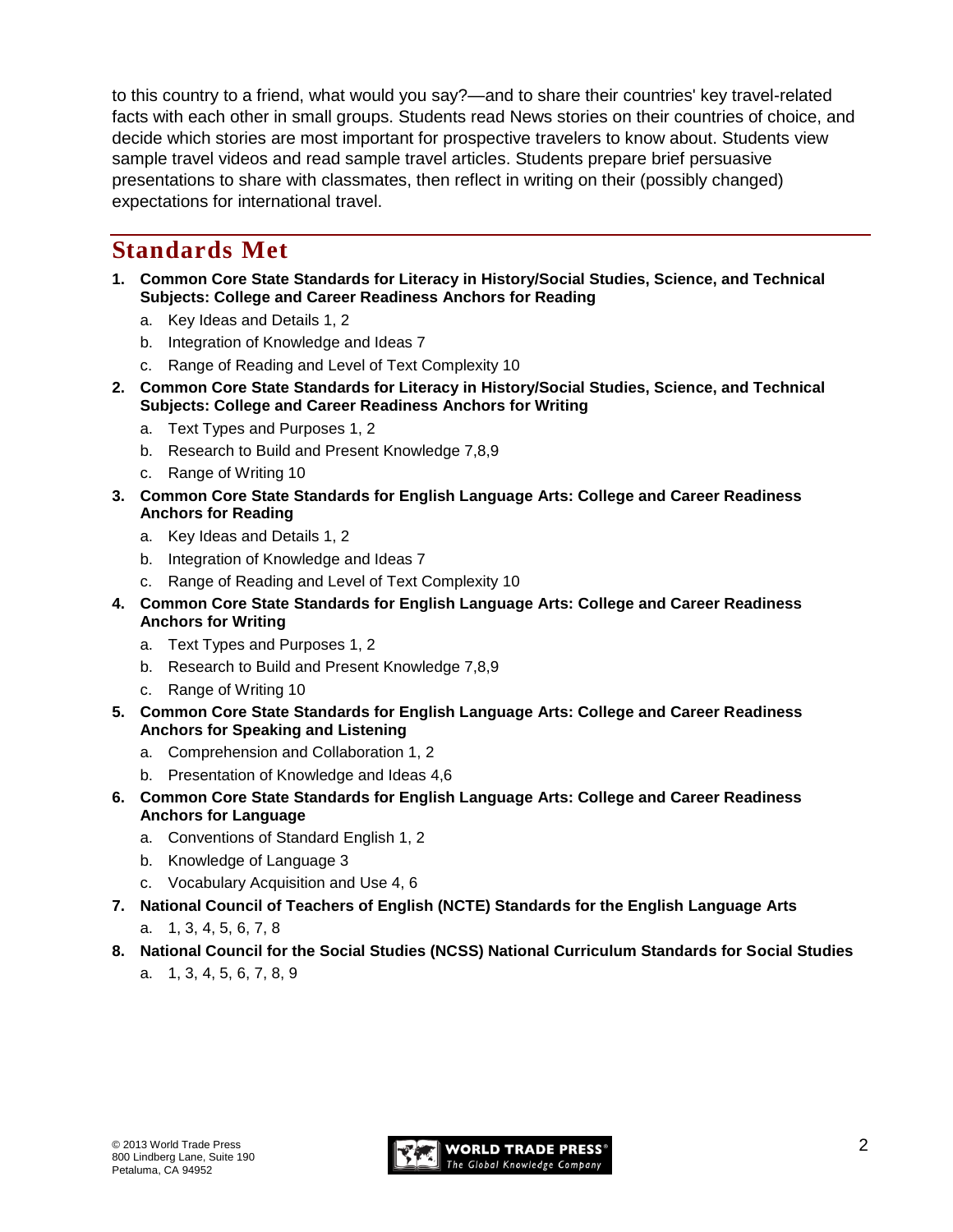# **Supplies**

- Computer access for each student
- Access to AtoZWorldCulture.com or AtoZtheWorld.com
- Access to supplemental online language references like BBC Languages, Omniglot.com, and Forvo.com
- Access to supplemental online travel references like Gadling, BBC travel, and Lonely Planet
- **Dictionaries**
- Notebooks, pens, etc.
- Flashcards or other supplies for presentation notes
- Printer access

# **Instructional Plan**

#### Student Objectives

## **Students will:**

- Improve reading comprehension skills, note taking skills, abstract reasoning skills, speaking skills, and writing skills.
- Recognize key pieces of information and share them with others for purposes of persuasion.
- Connect evidence to assertions, and persuade with both logic and emotion.
- Increase geographic knowledge, geopolitical awareness, and awareness of global interconnectedness.
- Begin to develop a sense of which languages are spoken in what regions, and have a brief encounter with a language other than English.
- Become more sophisticated global citizens able to engage in dialogue with those different from themselves.

### Session One

### **Teacher Introduction**

- Introduce the role of the travel reporter, and charge students with gathering essential facts about a country to share with classmates.
- Establish that all readings, prewritings, and discussions are note taking/prewriting exercises toward a final verbal report and final writing exercise—if students complete all steps along the way, the final assignments will be a snap.
- Using a large wall map or other resource, get students thinking about which countries in the world they are curious to know more about.

# **Student Directions**

#### **Which country would you like to visit? Select a country**

- Go to AtoZWorldCulture.com or AtoZtheWorld.com.
- Peruse list of countries.
- Identify three countries you are curious about. Skim materials for these countries: get a quick sense of where the country is, who lives there, and whether you are curious about the place.

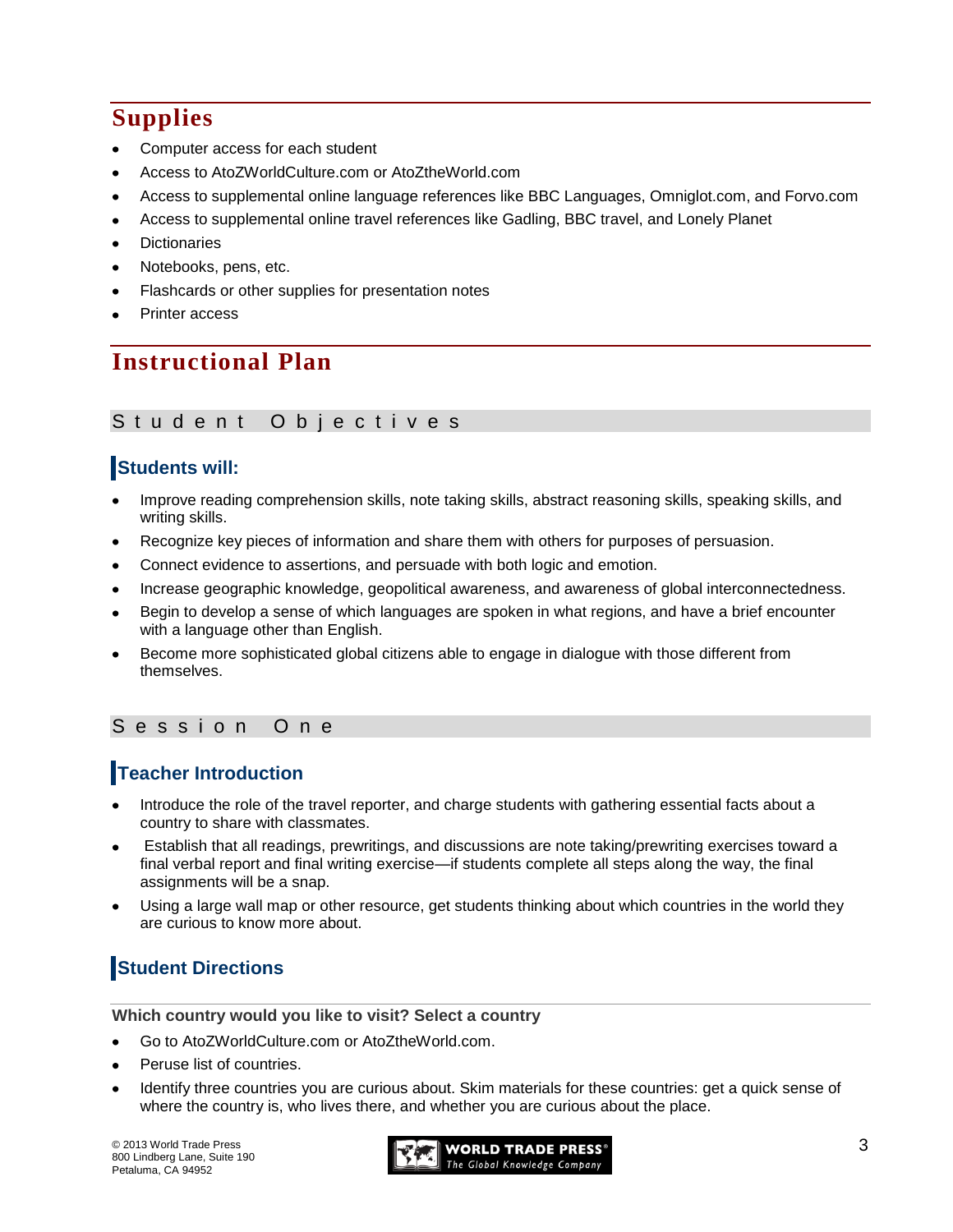Choose one country to mentally visit for this exercise.

## **Teacher Introduction**

- Set the stage for the series of prewriting exercises by establishing expectations.
- In terms appropriate to existing classroom activities and curricula, explain that these prewriting activities are to be taken seriously as generative writing practices that result in an easier time completing a formal writing assignment, but they are not formal writing assignments themselves. The idea is to get ideas flowing on the page, and for students to leave themselves notes to come back to later when they get stuck, but prewriting is not the time to worry about writing beautiful sentences or spelling everything perfectly.

# **Student Directions**

**Learn about your chosen country: Comparing expectations to reality**

- Go to Maps—understand where countries are. Complete the following readings and prewriting exercises for both countries.
- Place your bets: Prewriting #1
	- Based on this country's location, what are your expectations regarding the culture? In what language/s do you guess that people greet each other? Are any of these languages spoken in the US? Do you guess that most residents have their roots in this country, or do you expect a large recent immigrant population? Do you expect that most residents are of the same ethnic background and religion, or do you expect a high degree of ethnic, religious, linguistic, and cultural diversity in this place? What do you suppose is important to residents of this country? Do you imagine an intricate ritual of greeting in this country, or a loose, laid-back greeting style? What role do hierarchy and social status play in the culture? Do you expect that people's experiences of living in this country vary depending upon social status, gender, ethnicity, and/or age? If so, how? How do you expect the cuisine is similar to and different than food in the US? What do you think of the Points of Interest and major tourist destinations? What kinds of businesses are there, and what kinds of things do people do for a living? Overall, how do you suppose this country's culture is similar to and different from the mainstream culture and other cultures found in the US?
- Read the articles Country Snapshot, Cultural Overview, The People, and National Cuisine
- Place your bets: Prewriting #1A
	- So far, how do your guesses before reading compare to the lives of this country's citizens? What is as you expected, and what surprises you?
- Visit The People and Language
	- Which language/dialect of this country would you most like to learn, if you don't speak it already? Why? Which language/dialect would you least like to learn? Why? Do people in your chosen country speak a language or language/s you already speak, or that you know other people in the US already speak? What are the most important three words or phrases to learn in the local language, if a visitor learns only a few words?
	- Which religion, if any, is practiced in this country that you also practice? Are any religions practiced in the country familiar to you, though you do not practice them yourself? Do you see religions practiced in this country that you know are practiced in the US? Overall, what seems most similar and most different about the religious landscape in your chosen country, relative to the US?
- Read the article Travel Warnings.
	- Note on your prewriting pages: any threats a traveler should know about?

# **Teacher Introduction**

Invite students to share some highlights of their notes so far.

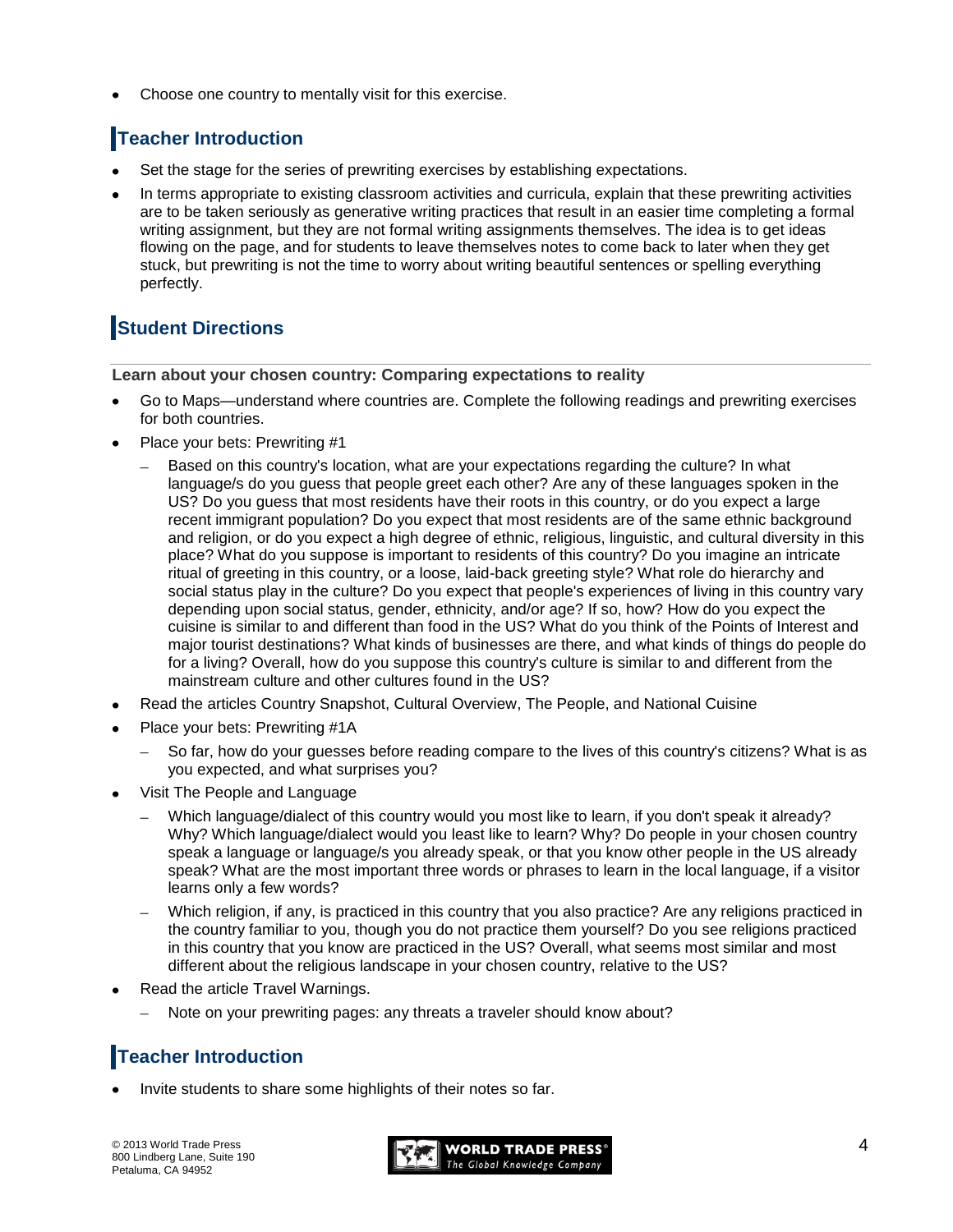Ask students to remain alert to any shifts in perspective they experience while listening to their classmates' responses to the readings—students should be making notes on their prewrite pages or scratch paper regarding any new ideas that occur to them during this discussion—because soon, they will be introducing their classmates' to their countries' key facts.

#### S e s s i o n T w o

### **Teacher Introduction**

Direct students to visit Google News for their countries. They can go to [http://news.google.com](http://news.google.com/) and enter the selected country's name in the search field to pull up articles.

## **Student Directions**

- Go to Google News and search for articles about your country. Read three articles that interest you.
- Write down the six main points of each article. Answer the journalism questions Who? What? When? Where? Why? How?
	- Who is the story about?
	- What are they doing that is newsworthy?
	- When did they do it, or when will they do it?
	- Where is the story taking place? In a region of the country? In a foreign country with which your country has a positive relationship or a conflict?
	- Why are these events unfolding?  $\equiv$
	- How does this story impact American students?
- Choose a news category that interests you—maybe Agriculture, maybe Finance—and read three articles in that category. You can search for them by typing "Belize agriculture" (for example) into the search field of the Google News page.
- Write down the six main points of each article. Answer the journalism questions Who? What? When? Where? Why? How?
- Which of these unfolding current events in the news would a prospective traveler most need to know about? Make a note on your prewriting pages.

## **Teacher Introduction**

- Ask a few students to share their who/what/when/where/why/how summary of one news story. Invite students to discuss what surprises them and/or confuses them about the stories.
- Prepare students to present their findings to their peers, playing the role of TV news field reporters. Either as a class or in small groups, have students visit the Web sites of BBC Travel or Lonely Planet to view a few short Web video travel features. Discuss a few clips to identify elements of effective journalistic style that students can emulate.
- Now students transition from reading articles to deciding which information is most vital for their audience—prospective travelers—to know. Moreover, students must determine which information is most appealing to prospective travelers.
- Review with students the power of persuading with both logic and emotion. In class discussion, ask students to suggest country facts that appeal to logic, and facts that appeal to emotion. For example, a country with no current travel warnings posted by the US State Department is a safe bet: both a logical choice and a comforting one. A dangerous country with spectacular scenery might be a less logical choice in some ways, but also a more adventurous and romantic one to visit—and travel costs could be lower, appealing to budget logic.
- Encourage students to work with what they've got: every destination has its appeals for a certain kind of traveler.

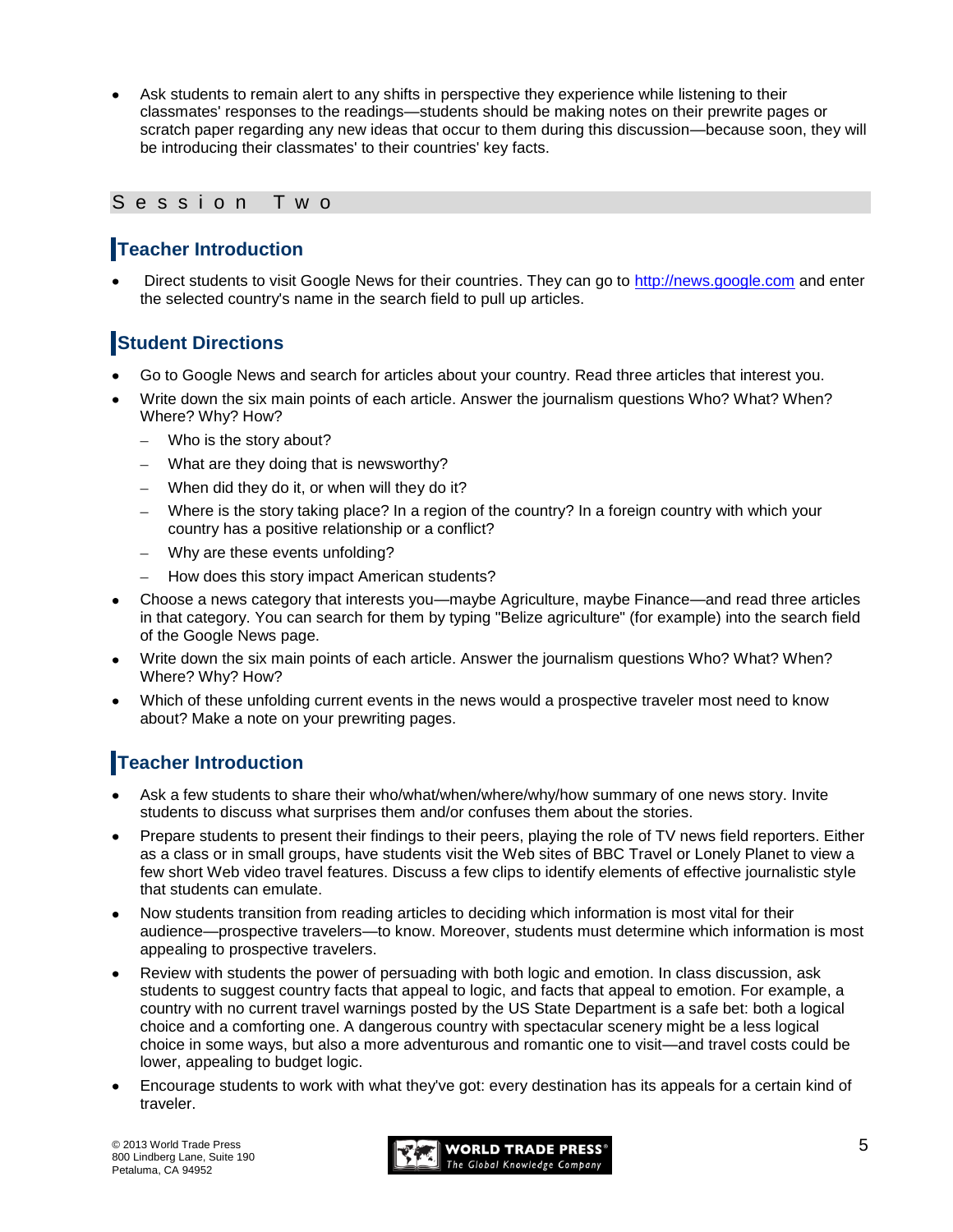Direct students to prepare a five-minute presentation introducing the highlights of travel to their chosen countries to their peers. Prompt: If travelers have never heard of this country before, what are the first things they should know that would make travel more appealing?

#### S e s s i o n T h r e e

### **Student Directions**

- Prepare to present! You're the travel reporter. Your mission: Convince your viewers that your country is the world's next hot travel destination—and that they should visit first, before the crowds arrive. You have five minutes to convince your listeners to travel to your country. Make your case by identifying key information that appeals to logic and to emotion.
- Using index cards or some other prop suitable for presentation notes, prepare yourself to give a fiveminute report to your classmates on the travel highlights of your country.
- Prompt: If travelers have never heard of this country before, what are the first things they should know that would make travel more appealing? Consider:
	- Location: Is what the country is near or next to part of its appeal? L,
	- Climate: Mongolia's capital, Ulaanbaatar, is the coldest capital city in the world. Not appealing to those who like luxury, but exciting to adventurous souls. On the other side of the world, Belize's coastal waters provide one of the world's best SCUBA diving locations. If your country has something noteworthy—and appealing—about its physical environment, do share.
	- Political situation: Is the country currently in turmoil? Is the country at peace or war? Any threats a traveler would need to know about? If the country is in a dangerous state, what about it is so appealing that a person would consider traveling there over a safer destination?
	- Language/s spoken: What are the phrases a visitor would need to know most in the local language?
	- Major religion/s
	- Major points of history: Is the country a former colony of another country that has left its mark on the culture and cuisine? Did the country just gain independence recently? Or, is your country the only one in its region that has never suffered from colonial domination? If there's something in the country's history that would really help your classmates understand its current culture and the appeal of a visit, do share.
	- Major news items: Of the news stories you've read, which would be most relevant to a traveler? Which would be the most appealing to a traveler?

### **Student Directions**

Write yourself a script for your five-minute travel report. Pretend you are a travel reporter preparing video editorials for CNN or your favorite network. As you do so, keep in mind your class discussion of sample travel videos from Lonely Planet, BBC, and/or other sources. What effective techniques have you learned from those examples that you could emulate?

### **Teacher Introduction**

Ask students to gather in groups of four to share their presentations. Students should have notebooks out, and should be taking notes throughout their peers' presentations to prepare for a reflective writing exercise.

## **Student Directions**

Put your cub reporter cap on, and present your travel pitch! Keep track of your script for your own presentation, because you'll use it for the written reflection you'll work on next. Take notes during other people's presentations in case they inspire you with a great idea.